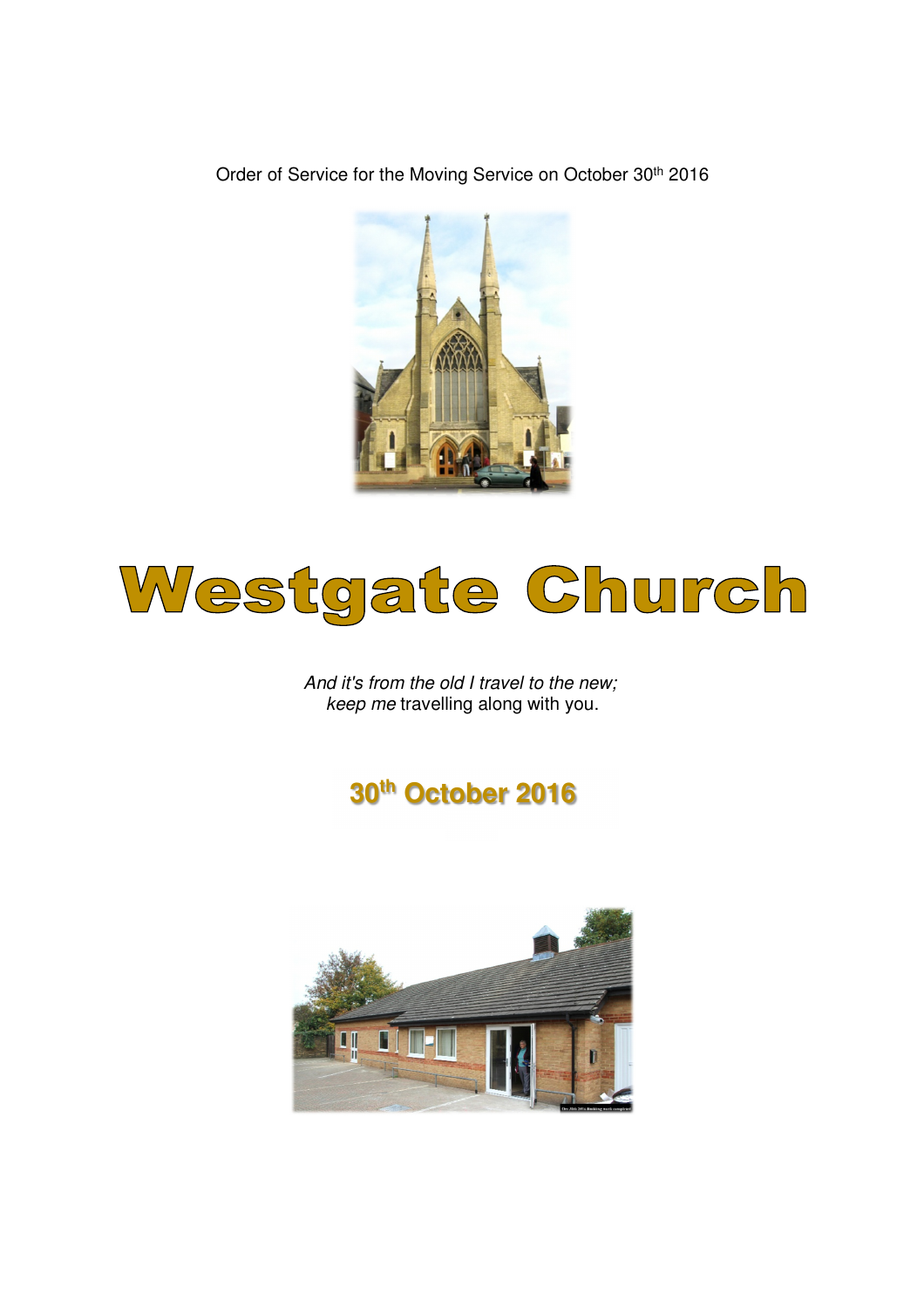#### **Words of introduction & call to worship**

**Hymn** 470 Lord, for the years your love has kept and guided…

[Unless otherwise stated hymns are taken from Singing the Faith]

#### **Prayers of thanksgiving reflecting our history and experience in the old church**

Lord of the years **Receive our praise and our love.**  Lord of the years **We praise you for our common life.**  We thank you, our Strength and Consolation. Lord of the church **We bless you for the years of Love and Community.**  Lord of the years **Hear our prayers, and receive our praise.** 

**Amen** 

#### **Lord's Prayer**

#### **Procession from the old church to the new.**

**Hymn 476** One more step along the world I go….

**Reading** Haggai 1.15b-2.9

**Reflection** 

**Prayer** 

**Hymn "**In concrete, brick and living stone God builds a trysting place…" written by John Bell and Graham Maule.

**Reading** John 20. 19-23, 30-31

#### **Renewal of commitment to mission**

And now as stewards, elders and members of this church and congregation, let us confirm our commitment to each other to the gospel and to mission. Let us pursue what makes for peace and build each other up in love.

**We will grow together** 

**in humility, gentleness and patience;**